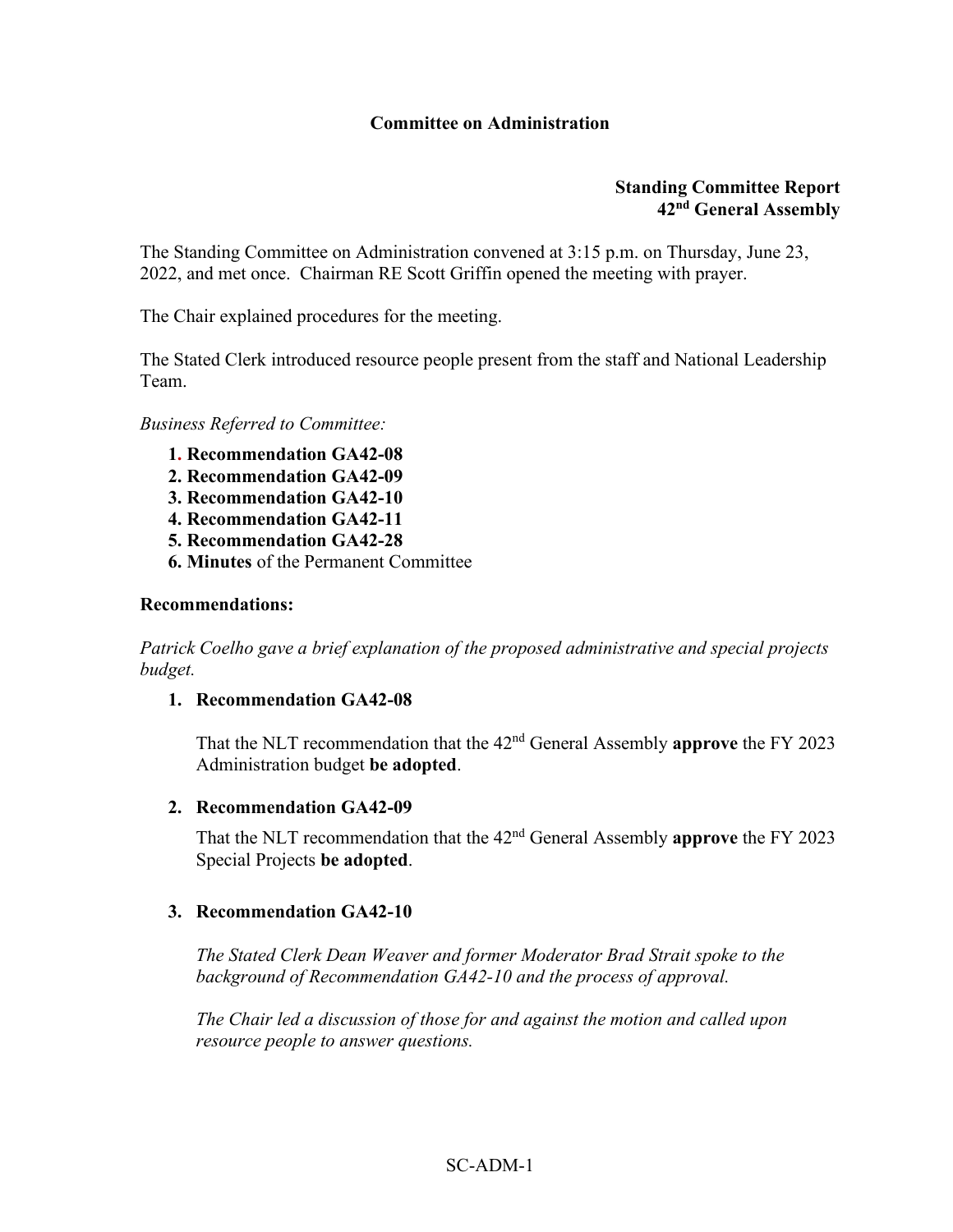That the NLT recommendation that the 42nd General Assembly **approve** the establishment of a Moderator-appointed Ad Interim Committee to write a Pastoral Letter of Racial Lament and Hope **be adopted**.

# **4. Recommendation GA42-11**

*The Stated Clerk explained the background to GA42-11 and the implementation process should the recommendation be approved.*

That the NLT recommendation that the 42nd General Assembly **approve** the transition from "PMA" (Per Member Asking) to "POI" (Percentage of Income) as the primary means of funding the EPC's mission and vision **be adopted**.

## **5. Recommendation GA 42-28**

That the NLT recommendation that the 42nd General Assembly **approve** the Minutes of the 41st General Assembly **be adopted.**

**6.** That the **Minutes** of the Permanent Committees

National Leadership Team dated August 16-18, 2021, October 12, 2021, December 20, 2021, January 18-19, 2022, April 19-20, 2022, **be approved with minor notations**.

Next Generation Minutes dated April 15, 2021, and October 6-7,2021 **be approved with minor notations.** 

#### *Additional Recommendations from the Standing Committee:*

**1.** Per *Rules for Assembly* 9-6, the Committee voted to place the following eligible recommendation(s) on an omnibus consent motion:

#### **Recommendation GA42-28**

**Minutes** of the Permanent Committee (NLT and Next Generation)

The Standing Committee commends the members of the Permanent Committee on Administration for their good work during the past year.

TE Ed McCallum closed the meeting with prayer at 4:40 pm.